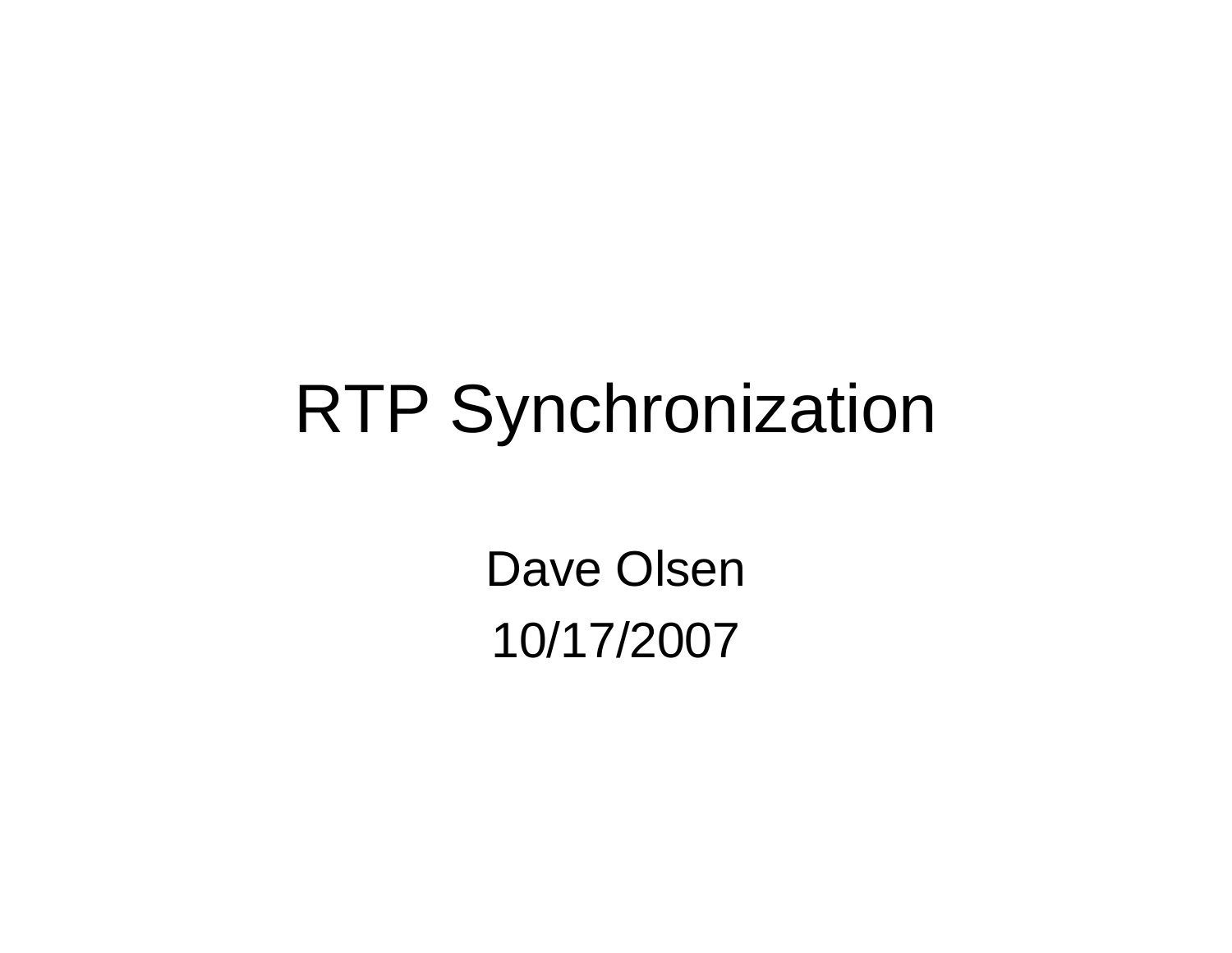#### **RTP Header**

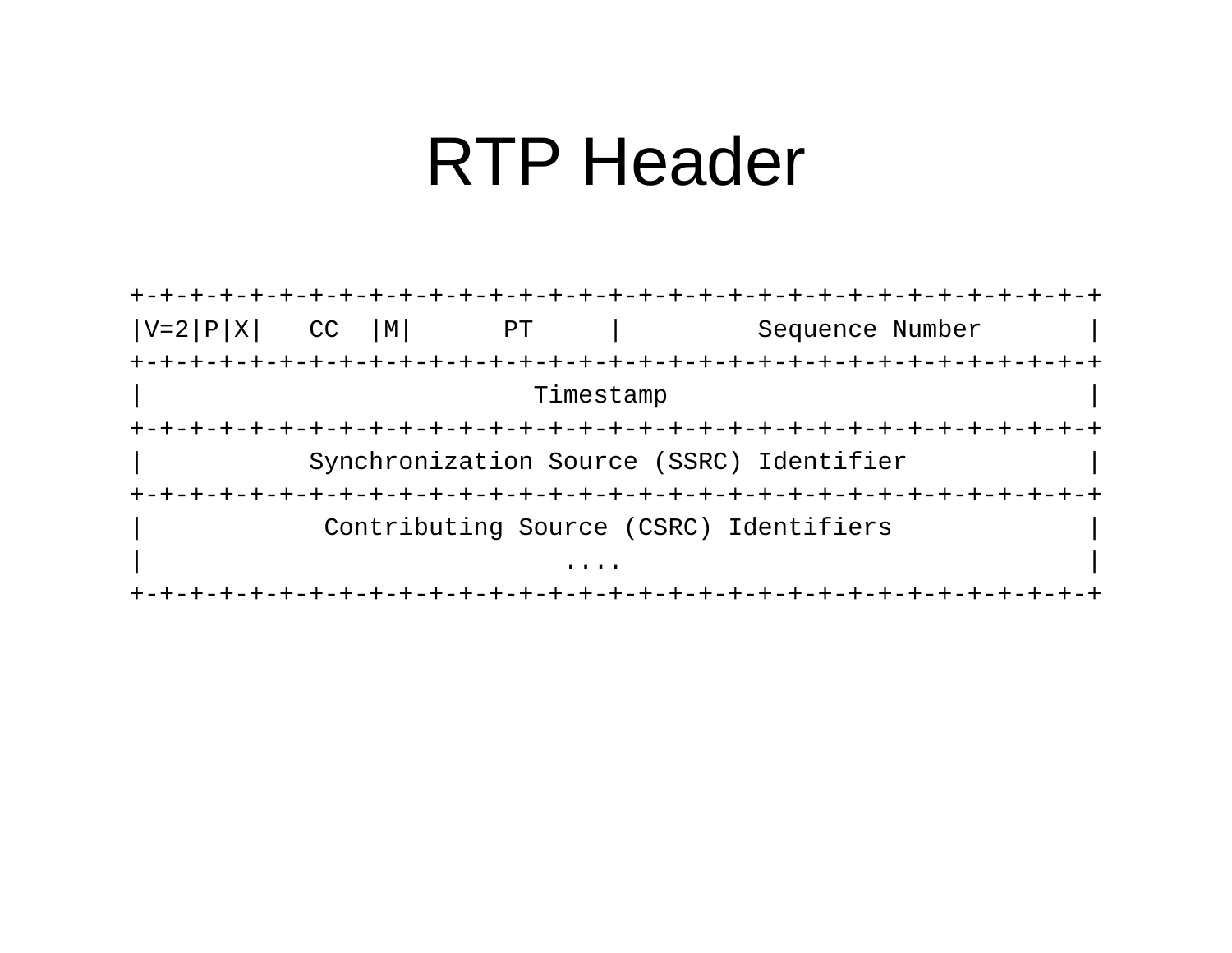#### **RTCP Sender Report**

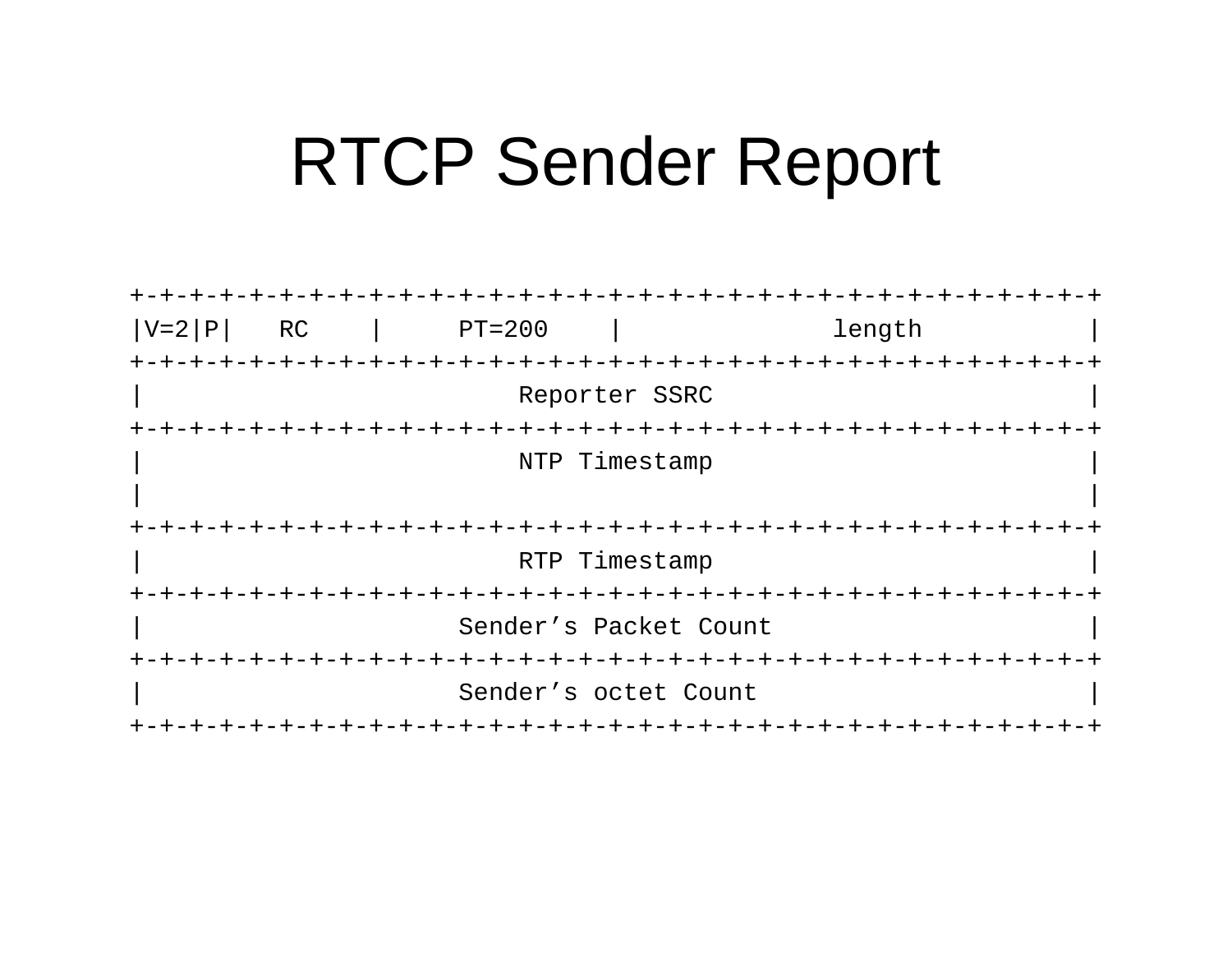## RTP Timestamps

- Represents the sampling instant of the first octet of data in the frame
- Increments at a media-dependent rate
- Starts from a random initial value
- The clock from which the RTP timestamp is derived must increase in a continuous and monotonic fashion.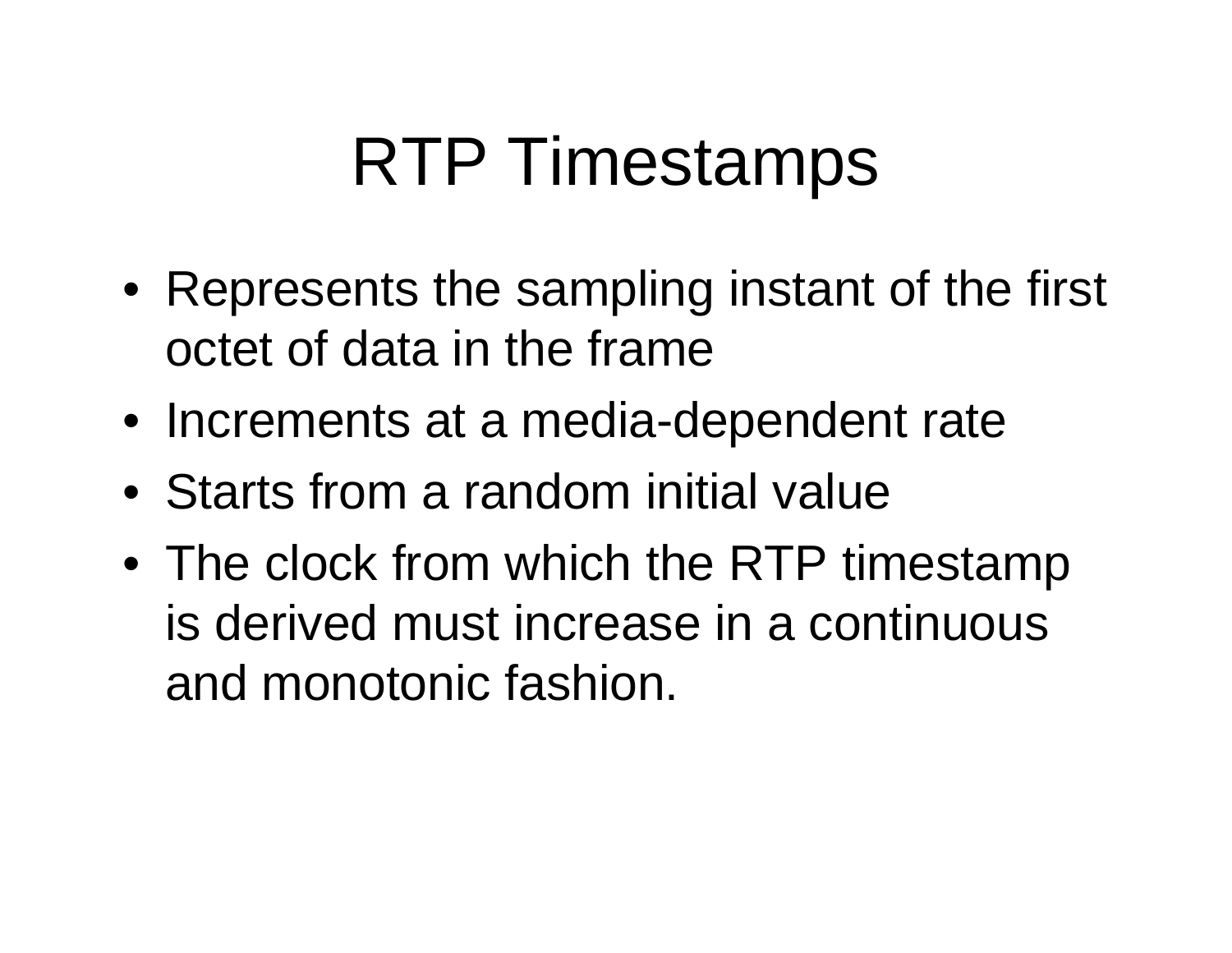# RTP Timestamps

- For most audio payload formats the RTP timestamp increment for each frame is equal to the number of samples read from the capture device
- MPEG audio, including MP3, use a 90kHz clock
- Majority of video formats use a 90kHz clock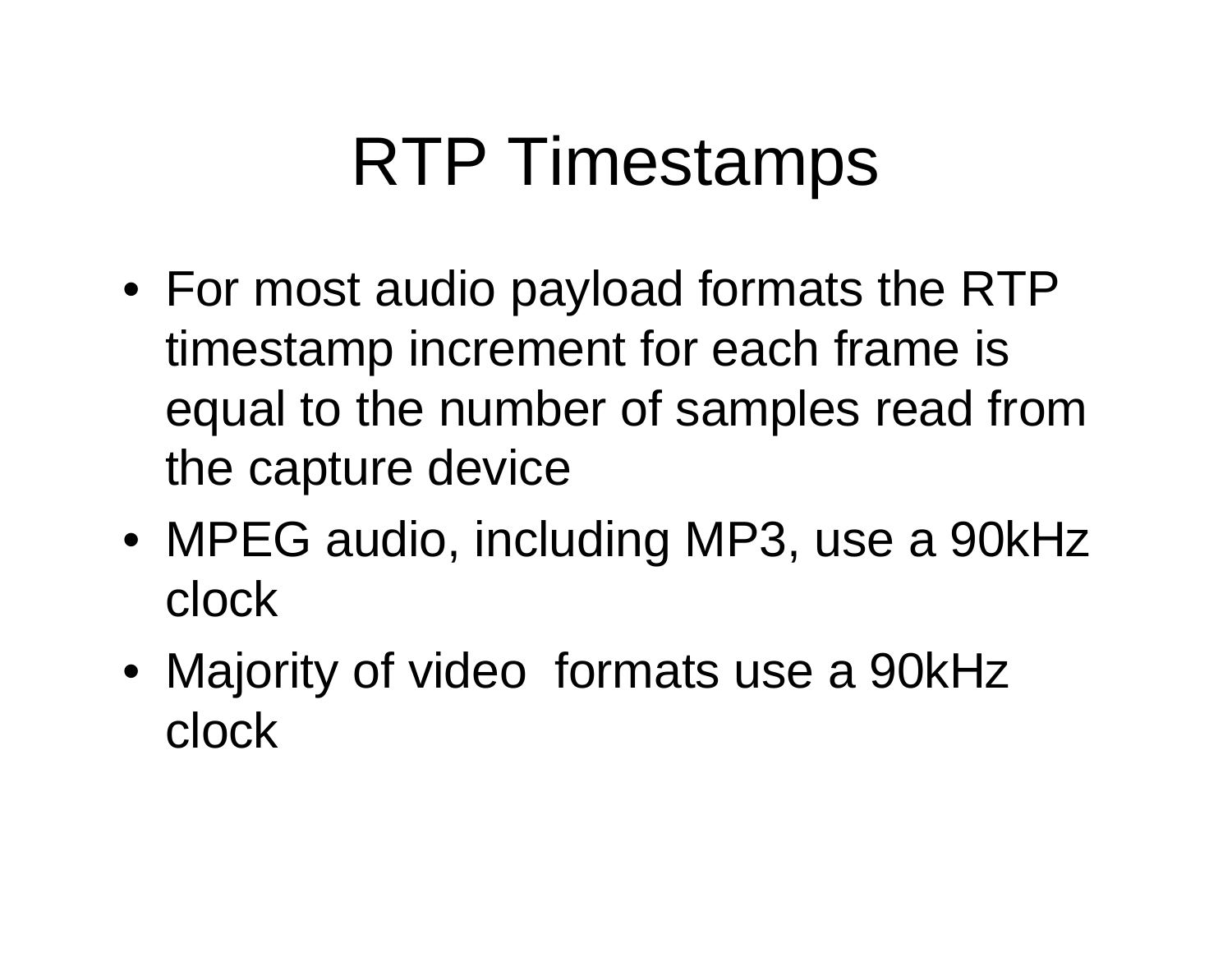# RTCP SR

- RTCP Sender Report
	- NTP Timestamp
		- 64-bit unsigned value that indicates the time at which this RTCP SR packet was sent
		- Formatted as fractional seconds since Jan 1, 1900
	- – RTP Timestamp
		- RTP timestamp corresponds to the same instant as the NTP timestamp
		- Expressed in the units of the RTP media clock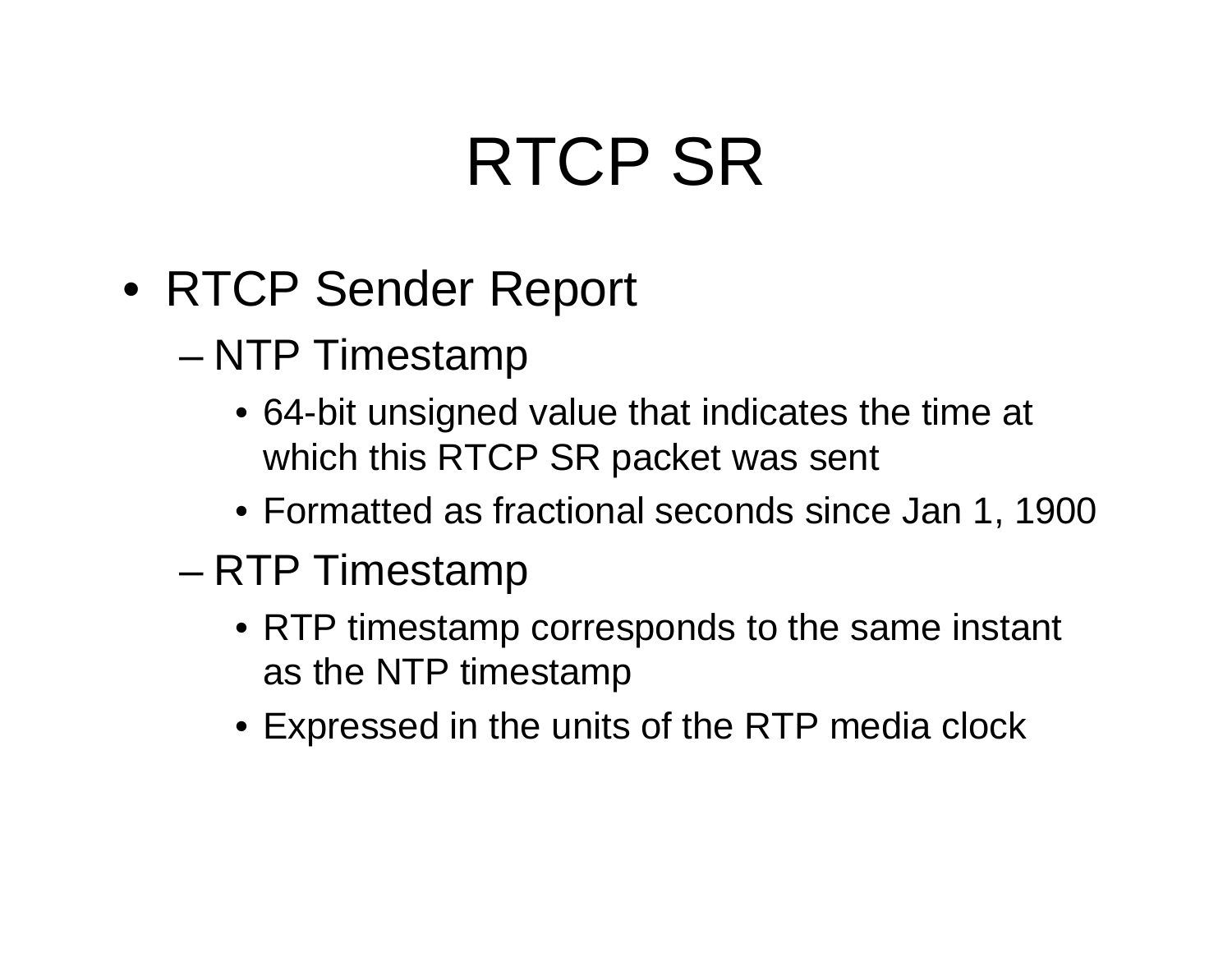# RTP Time

- RTP uses the format of an NTP timestamp
- The RTP clock is NOT required to be synchronized with NTP
- For a receiver to synchronize two media streams those streams must be related to the same clock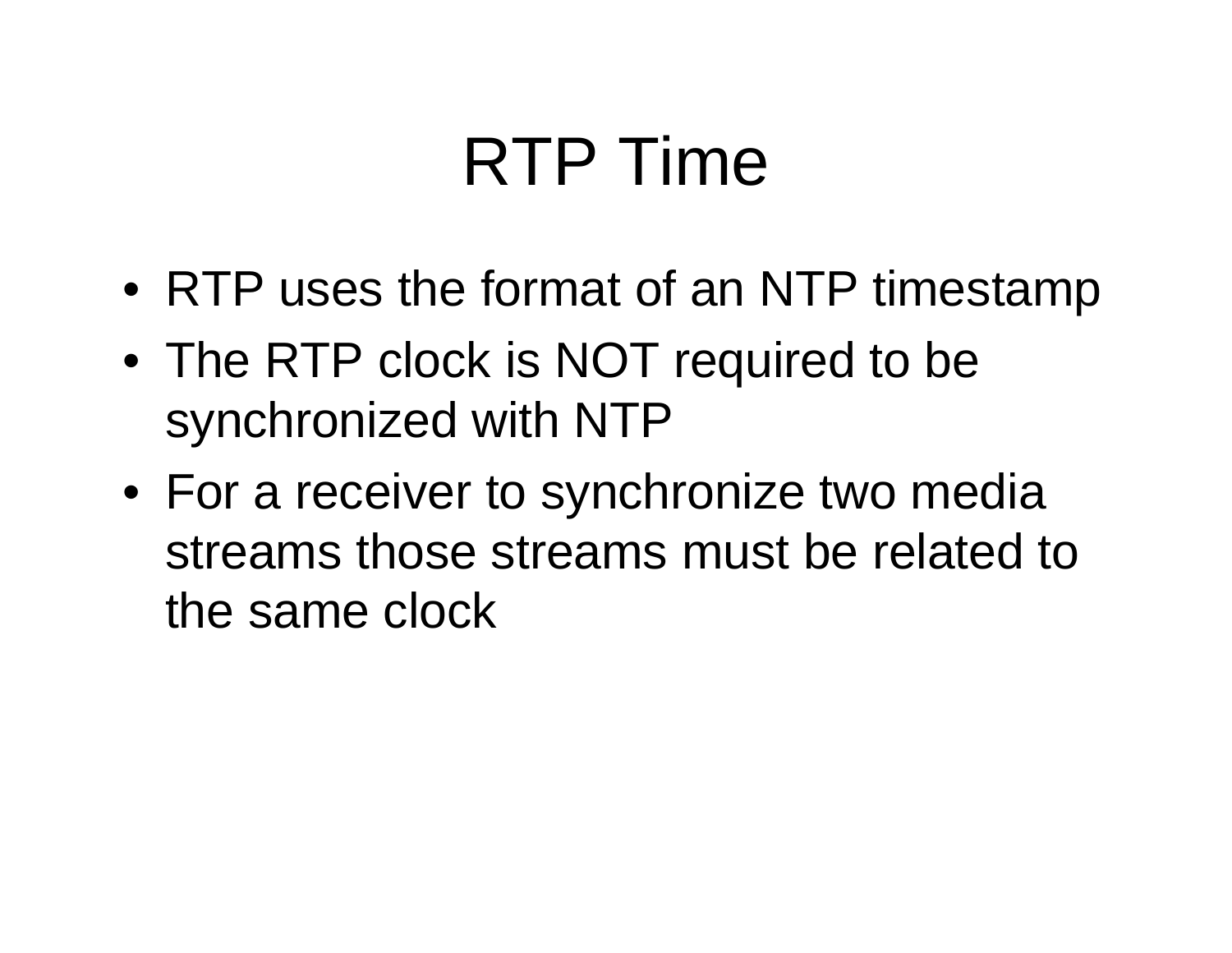## RTP and 1722

|                    | <b>RTP</b>     | 1722                                      |
|--------------------|----------------|-------------------------------------------|
| <b>Wall time</b>   | <b>NTP</b>     | 802.1AS                                   |
| <b>Media Clock</b> | Timestamp      | <b>DBC</b>                                |
| Cross<br>Timestamp | <b>RTCP SR</b> | <b>SYT Interval</b><br>Avbtp<br>Timestamp |